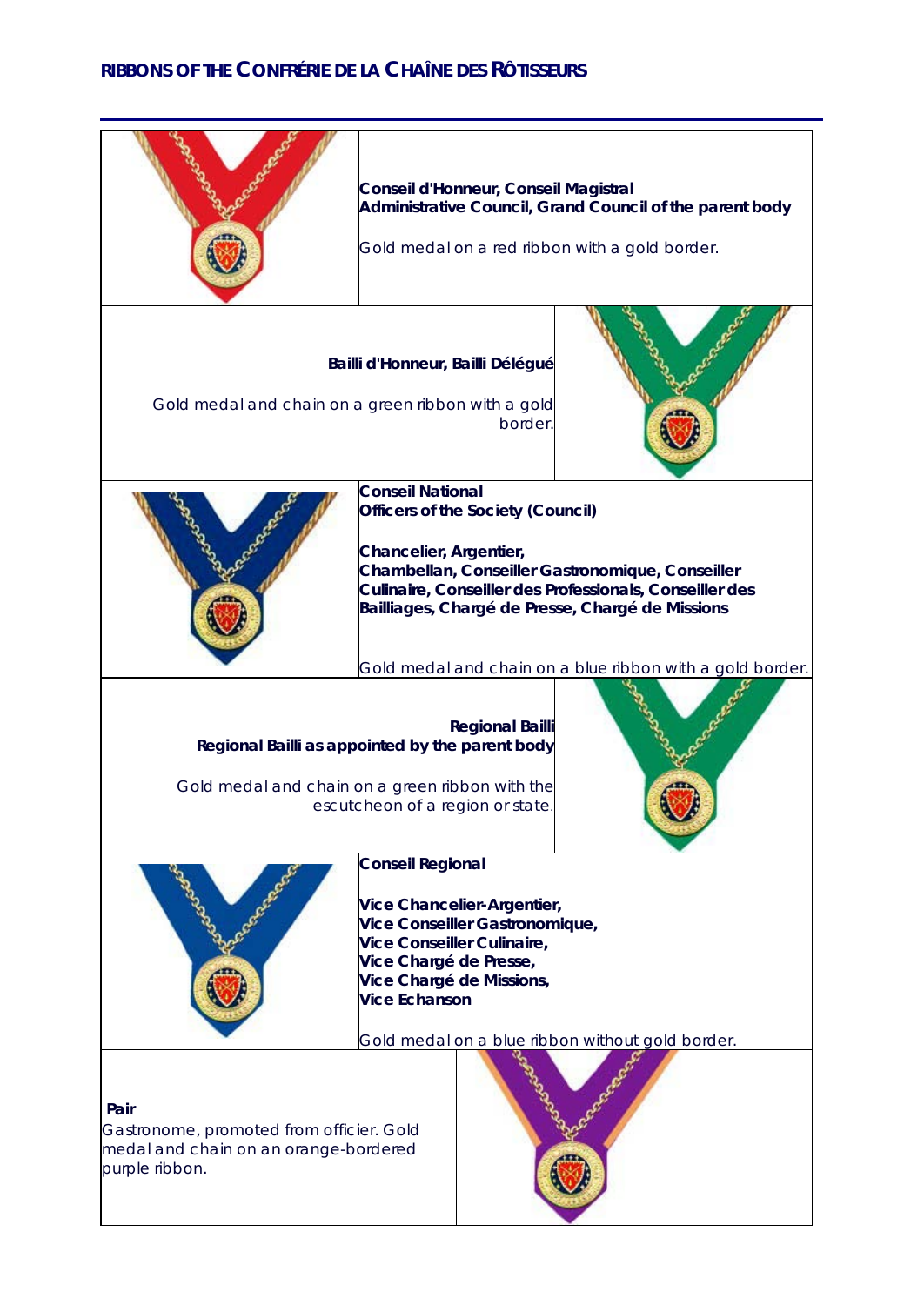|                                                          | <b>Officier</b><br>Gastronome promoted from Chevalier, active<br>member of the Chaîne, personality, President<br>of an association deserving to be honored.<br>Gold medal and chain on a red-bordered<br>purple ribbon.             |
|----------------------------------------------------------|-------------------------------------------------------------------------------------------------------------------------------------------------------------------------------------------------------------------------------------|
| <b>Chevalier D'Honneur</b>                               |                                                                                                                                                                                                                                     |
| The highest honorary title that can be given to          |                                                                                                                                                                                                                                     |
| an important personality. Gold medal and                 |                                                                                                                                                                                                                                     |
| chain on a dark purple moire ribbon.                     |                                                                                                                                                                                                                                     |
|                                                          | <b>Chevalier</b>                                                                                                                                                                                                                    |
|                                                          | Title granted to a Gastronome promoted from<br>Ecuyer or, should the Bailli so decide, title<br>corresponding to the first grade of the Chaîne<br>des Rôtisseurs. Silver medal and chain on a<br>light blue-bordered purple ribbon. |
|                                                          | Dame de la Chaîne                                                                                                                                                                                                                   |
|                                                          | The Lady of the house                                                                                                                                                                                                               |
|                                                          |                                                                                                                                                                                                                                     |
| Ecuyer                                                   |                                                                                                                                                                                                                                     |
| Title corresponding to the first grade of the Chaîne des |                                                                                                                                                                                                                                     |
| Rôtisseurs. Silver medal and chain on a purple ribbon.   |                                                                                                                                                                                                                                     |
|                                                          |                                                                                                                                                                                                                                     |

Т

Г

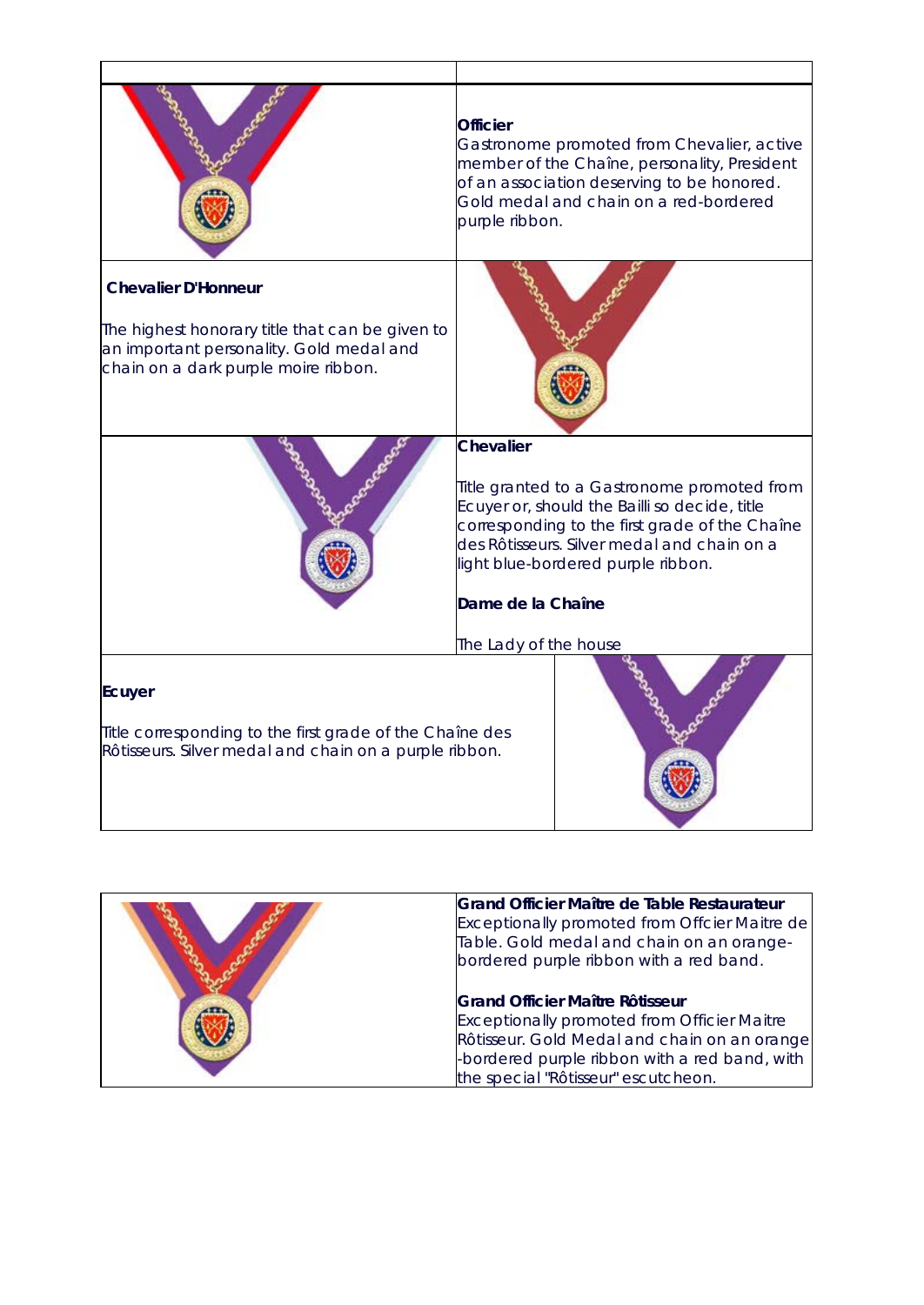